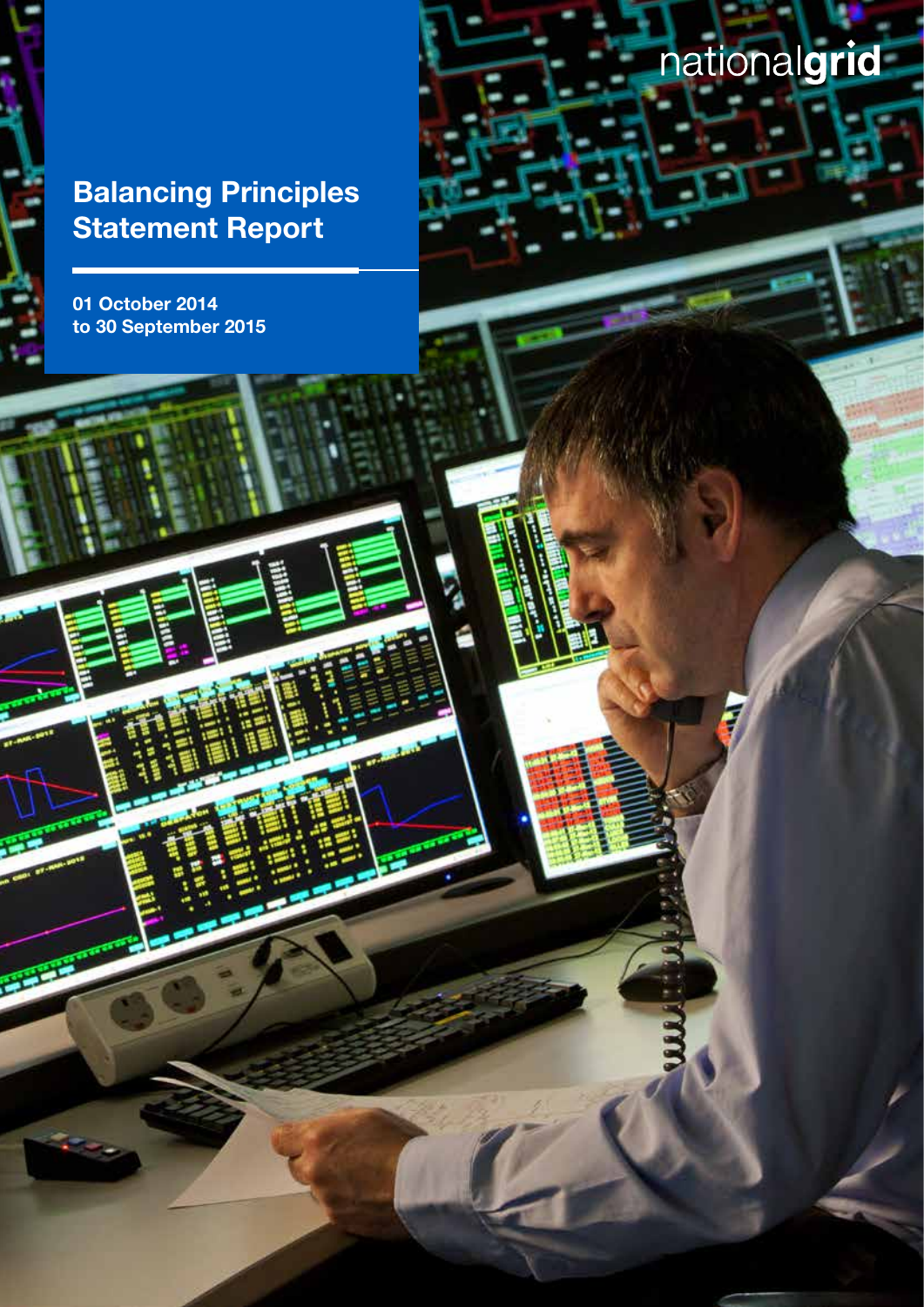# **Balancing Principles Statement Report**<br>01 October 2014 to 30 September 2015

## **Contents**

| 1. |                                                                                    |  |  |  |  |
|----|------------------------------------------------------------------------------------|--|--|--|--|
| 2. |                                                                                    |  |  |  |  |
|    |                                                                                    |  |  |  |  |
|    |                                                                                    |  |  |  |  |
|    |                                                                                    |  |  |  |  |
|    |                                                                                    |  |  |  |  |
|    |                                                                                    |  |  |  |  |
|    |                                                                                    |  |  |  |  |
|    |                                                                                    |  |  |  |  |
| 3. |                                                                                    |  |  |  |  |
|    |                                                                                    |  |  |  |  |
|    |                                                                                    |  |  |  |  |
|    |                                                                                    |  |  |  |  |
| 4. | BPS Part D: Transmission Constraint Management and Reserve/Response Principles  08 |  |  |  |  |
| 5. |                                                                                    |  |  |  |  |
|    |                                                                                    |  |  |  |  |
| 6. |                                                                                    |  |  |  |  |
| 7. |                                                                                    |  |  |  |  |
| 8. |                                                                                    |  |  |  |  |
|    |                                                                                    |  |  |  |  |
|    |                                                                                    |  |  |  |  |
|    |                                                                                    |  |  |  |  |
|    |                                                                                    |  |  |  |  |
|    |                                                                                    |  |  |  |  |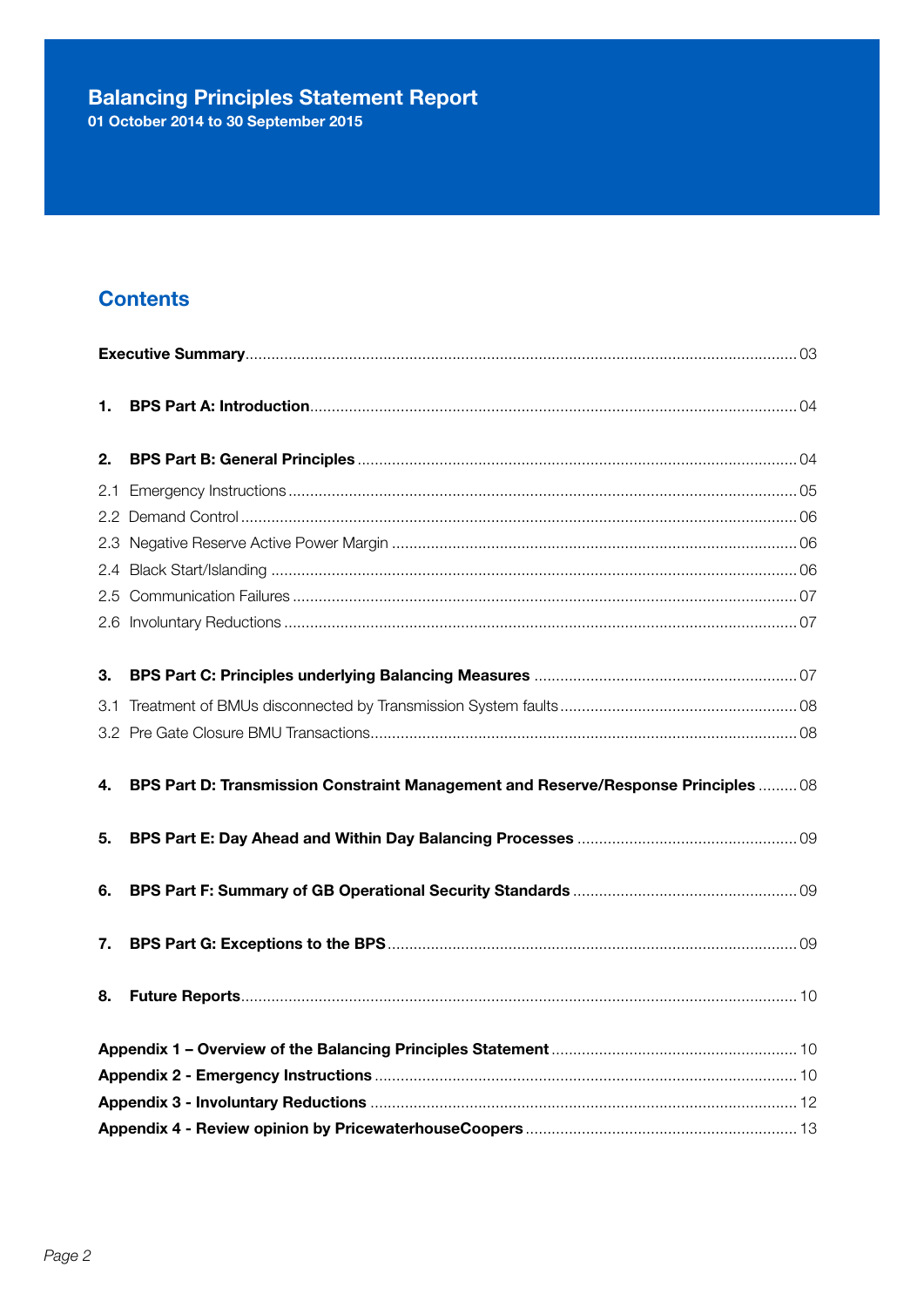01 October 2014 to 30 September 2015

#### Executive Summary

National Grid has developed the Balancing Principles Statement (BPS) in accordance with Licence requirements to define the broad framework within which balancing action decisions are made.

The BPS is intended to help electricity market participants understand actions National Grid may take to achieve the efficient, economic and co-ordinated operation of the transmission system. To assist with this we have also held regular industry forums where we have provided data, detailed explanations of our balancing actions and answers to questions raised by participants.

This report demonstrates that throughout the period from 1 October 2014 to 30 September 2015, National Grid has operated the National Electricity Transmission System (NETS) in accordance with the guidelines set out in the Balancing Principles Statement. Our compliance with the BPS is subject to independent external review. A statement from the External Auditor (PriceWaterhouseCoopers) accompanies this report.

#### Key events highlighted in this report:

- There were no Emergency Instructions issued to Balancing Mechanism Units (BMUs); however, there were 12 instances where a non BM participant was instructed down by Emergency Instruction due to localised Negative Reserve Active Power Margin Warnings (NRPAM). There were no requests for Maximum Generation Service.
- There were three occasions where Interconnector Emergency Assistance was requested by National Grid.
- No Demand Control instructions were issued over this reporting period.
- No NRAPM Warnings were issued. However, there were ten occasions when Localised NRAPM Warnings were issued in Scotland.
- There were no occasions of system or partial system shutdown or islanding. No Black Start services were called off.
- Our Balancing Mechanism IT systems achieved 99.86% availability (excluding planned outages) in this reporting period.
- There were two instances of Involuntary Reduction by BMUs coincident with each other.
- There were twenty-one occasions where BMUs were disconnected from the GB Transmission System due to faults. No Bid-Offer Acceptances (BOAs) were issued to these BMUs.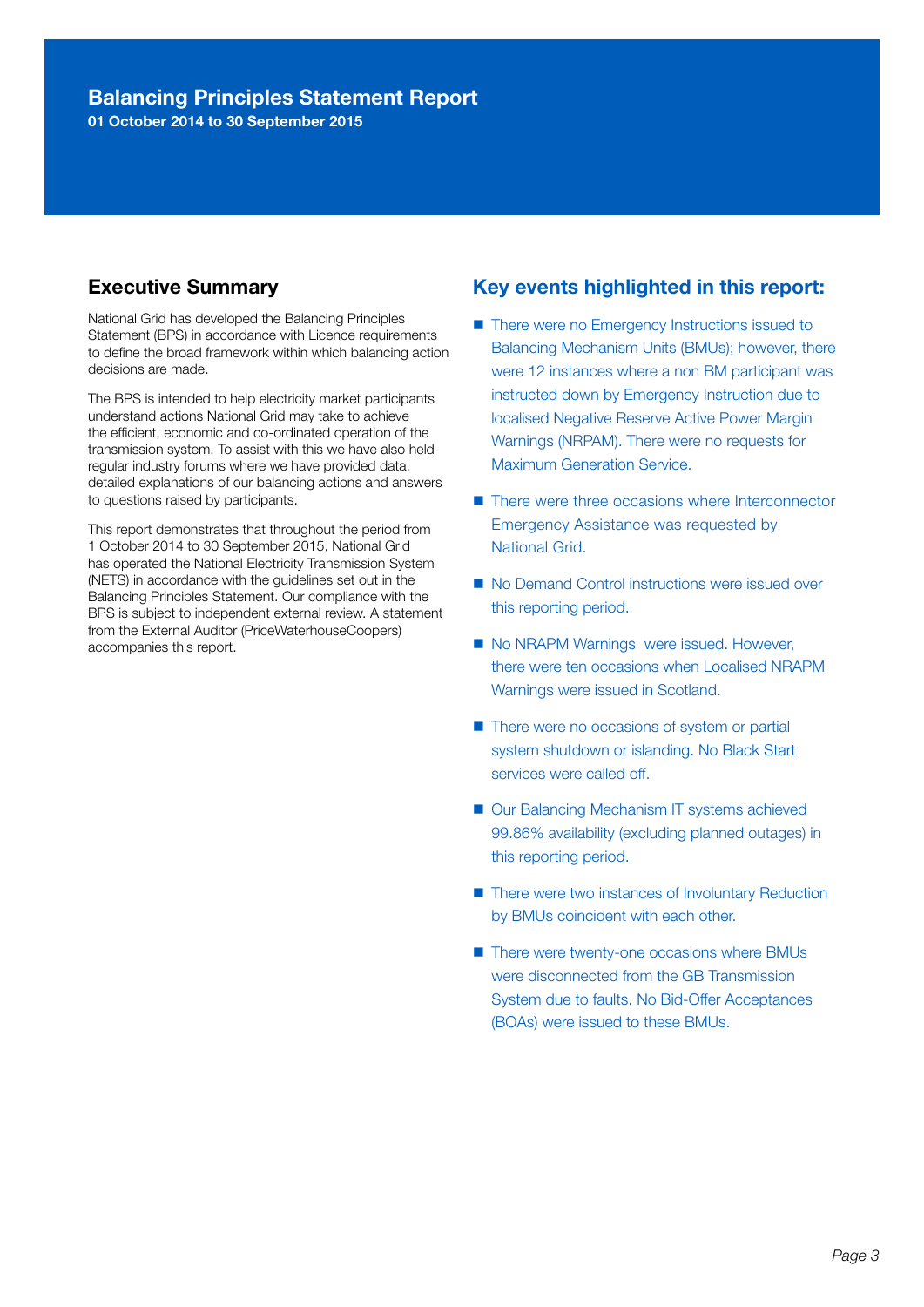01 October 2014 to 30 September 2015

#### 1. BPS Part A: Introduction

National Grid has developed a Balancing Principles Statement (BPS) in accordance with Licence requirements in order to define the broad framework within which balancing action decisions are made. The BPS is intended to help electricity market participants understand actions National Grid may take to achieve the efficient, economic and co-ordinated operation of the National Electricity Transmission System.

An overview of the BPS is contained in Appendix 1.

Our compliance with the BPS is subject to independent external review and reflected in this annual report. Appendix 4 of this report contains an opinion from the external auditors.

#### 2. BPS Part B: General Principles

The BPS is written to be consistent with our Transmission Licence obligation to operate the system in an efficient, economic and co-ordinated manner, whilst ensuring the security of the system at all times.

In determining which balancing measures to employ, we take account of various sources of information. These include Balancing Mechanism Unit (BMU) data, our demand forecasts, our Transmission outage plan, actual system conditions, and any other relevant data (Grid Code BC 1.4.2 (f)).

In certain circumstances, we may need to issue Emergency Instructions or Involuntary Reductions in order to preserve the integrity of the National Electricity Transmission System (NETS). These circumstances may include system events and situations involving the requirement for demand control, Negative Reserve Active Power Margin, Black Start, frequency response and communication failure. In these circumstances, it may be necessary to depart from normal Balancing Mechanism operation in accordance with Grid Code BC2.9.

Throughout the period from 1 October 2014 to 30 September 2015, National Grid has operated the GB Transmission Systems in accordance with the general principles set out in the Balancing Principles Statement.

We are permitted in certain circumstances to operate the system outside the normal principles of Balancing Mechanism operation (as described in the BPS). Specific occurrences are covered in more detail below.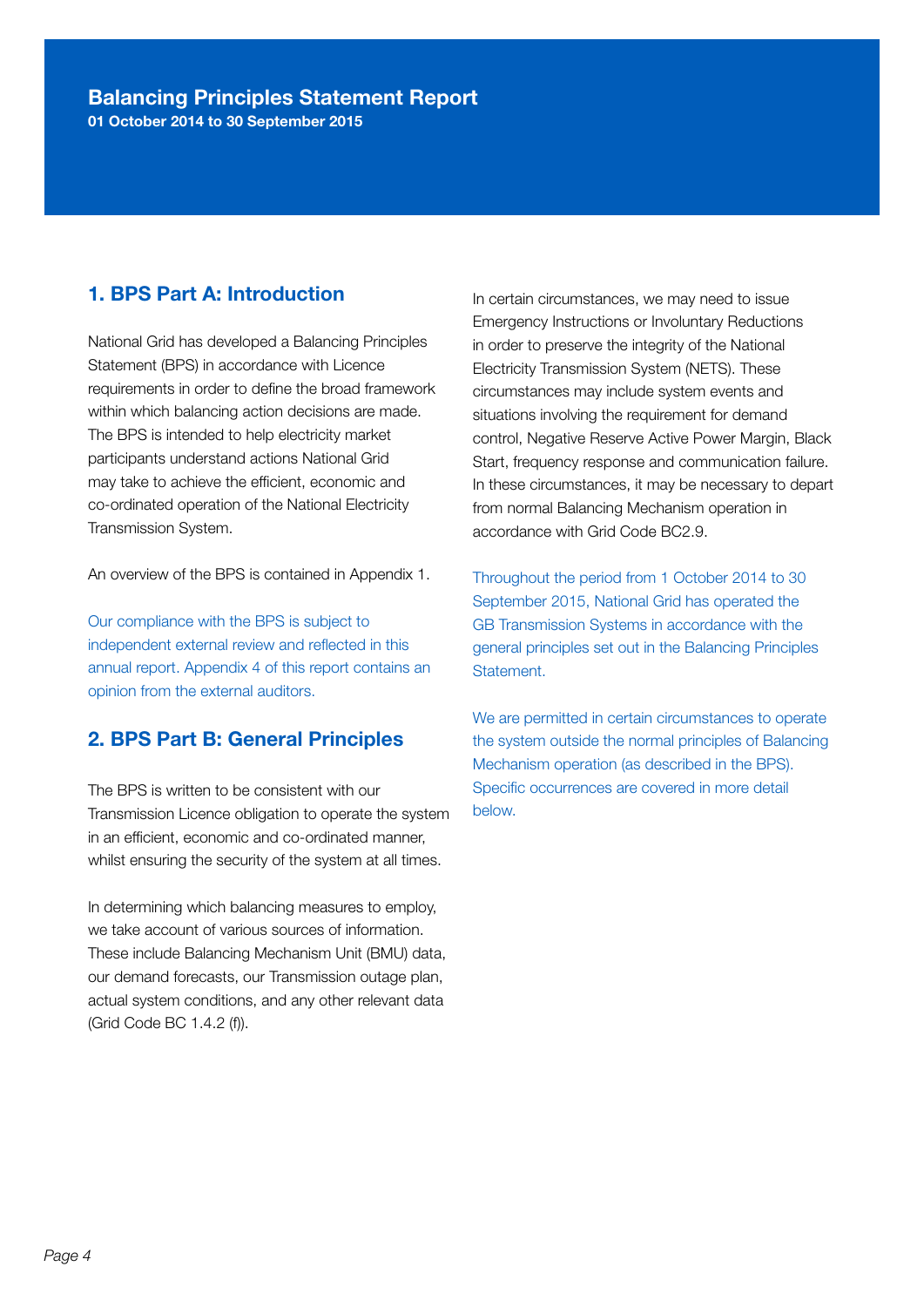01 October 2014 to 30 September 2015

| Category                                                            | <b>Oct 2011</b><br>- Sep 2012 | <b>Oct 2012</b><br>- Sept 2013 | Oct 2013<br>- Sept 2014 | Oct 2014<br>- Sep 2015 |
|---------------------------------------------------------------------|-------------------------------|--------------------------------|-------------------------|------------------------|
| <b>Emergency Instructions</b>                                       |                               | 8                              | $\overline{0}$          | 0 <sup>5</sup>         |
| Interconnector Emergency<br>Assistance                              | 3                             | $\overline{4}$                 | 3                       | 3                      |
| Demand Control                                                      | 1                             | $\overline{0}$                 | $\overline{0}$          | $\Omega$               |
| <b>NRAPM Warnings</b>                                               | O <sup>1</sup>                | O <sup>3</sup>                 | O <sup>4</sup>          | O <sup>6</sup>         |
| Black Start/ Islanding                                              | $\overline{0}$                | $\overline{O}$                 | $\overline{0}$          | $\overline{0}$         |
| Maximum Generation Service                                          | $\Omega$                      | $\overline{O}$                 | $\overline{0}$          | $\overline{0}$         |
| Availability of National Grid<br><b>Balancing Mechanism systems</b> | 99.99%                        | 100%                           | 99.94%                  | 99.86%                 |
| <b>Involuntary Reductions</b>                                       | 3                             | $\overline{2}$                 | $\overline{7}$          | $\overline{2}$         |
| No. of BMUs disconnected by<br>Transmission System Faults           | 112                           | 27                             | 14                      | 21                     |

#### The following table summarises the reporting sections for the last 4 years

Note 1: Localised NRAPM issued for Scotland due to High wind Output forecast overnight 16/08/2012.

Note 2: Due to inconsistent reporting for 2011-12 all generation, not just BMUs were included in the figure published for BMUs disconnected by transmission faults. The results above now refer to BMUs only number of units disconnected.

Note 3: 5 localised NRAPMs issued for Scotland throughout the year.

Note 4: 3 localised NRAPMs issued for Scotland throughout the year.

Note 5: 12 Emergency instructions issued to BELLA wind farms (non BM participants).

Note 6: 10 localised NRAPMs issued for Scotland throughout the year.

#### 2.1 Emergency Instructions

In certain circumstances, it may be necessary for National Grid to issue Emergency Instructions in order to preserve the integrity of the National Electricity Transmission System and any synchronously connected external system. In such circumstances, it may be necessary to depart from normal Balancing Mechanism operation in accordance with BC2.9 of the Grid Code.

There were no instances of Emergency Instructions issued to BMUs; however, there were twelve instances where an Emergency Instruction was issued to wind generation units not active in the BM. See Appendix 2 for details.

There were no requests made for Maximum Generation Service.

There were three occasions where Interconnector Emergency Assistance was requested by National Grid. There was no occasion were Interconnector Emergency Assistance provided by National Grid. (Grid Code section BC2.9.6).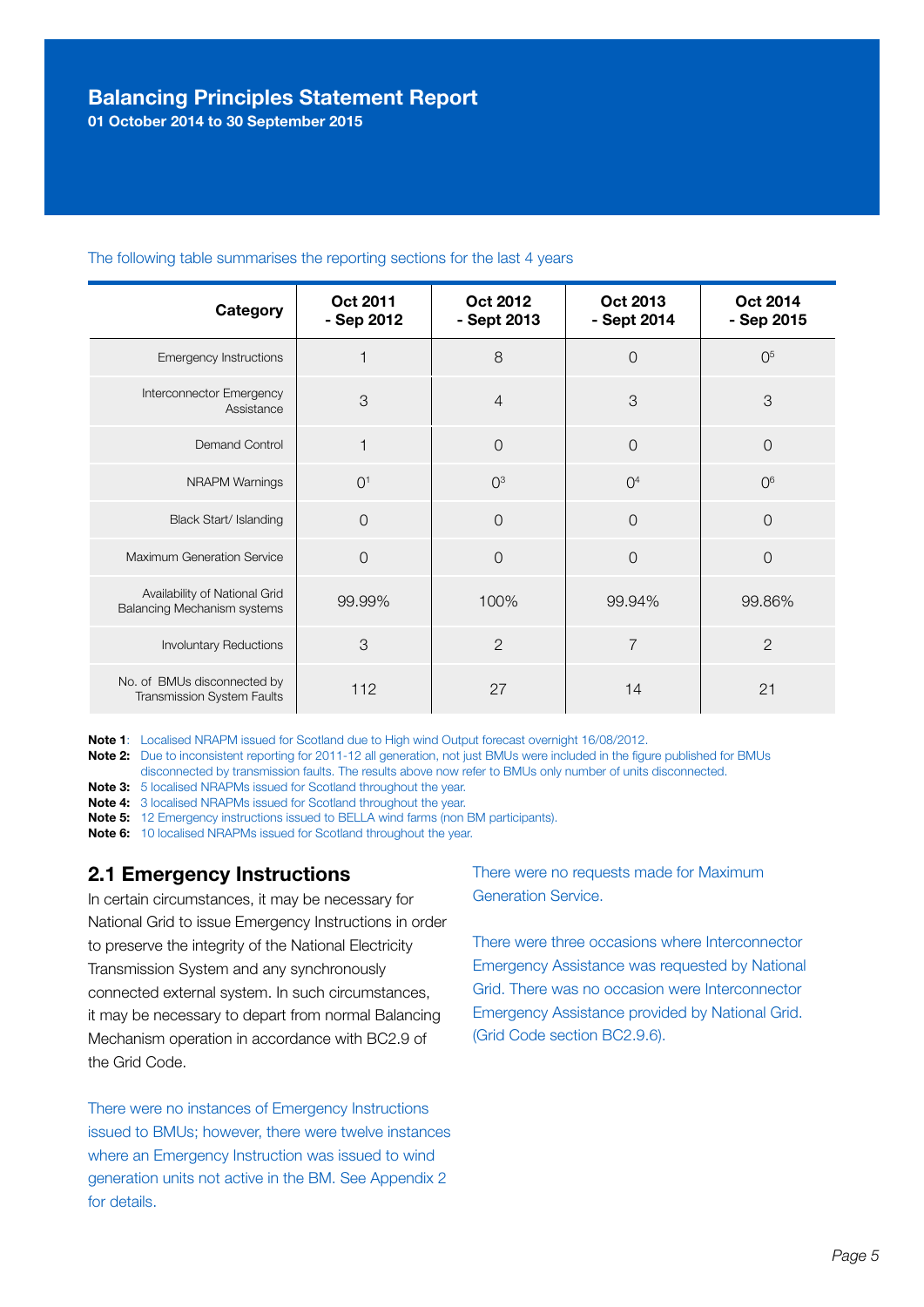01 October 2014 to 30 September 2015

#### 2.2 Demand Control

A situation may arise in BM timescales where there is insufficient active power generation available to meet demand, or there may be local operating problems on part of the transmission system. Under these circumstances, it may be necessary for Network Operators and National Grid to make provisions for the reduction of demand in accordance with Grid Code OC6.

No Demand Control Actions were issued during the reporting year.

#### 2.3 Negative Reserve Active Power Margin

In order to ensure system security, National Grid must always be able to schedule sufficient frequency responsive plant to contain system frequency against the largest credible loss of generation or demand. Under conditions of low system demand (particularly overnight demand minimums during summer weekends), the generation notified to us may not include enough plant capable of providing this response. Under these circumstances, we would normally accept bids to desynchronise un-responsive plant and accept offers to replace this plant with more responsive generation.

However, in extreme cases, there could be an insufficient volume of bids available to reduce the level of unresponsive generation. In these circumstances, National Grid issues Negative Reserve Active Power Margin (NRAPM) warnings to the market to signal the shortage of responsive plant and request additional plant flexibility. If the NRAPM warnings have no effect, as a last resort National Grid could instruct plant to desynchronise under these NRAPM conditions

in accordance with Grid Code section BC2.9.4. A localised NRAPM is issued where the same conditions exist, but in a localised area, usually due to a constraint on the system.

No NRAPM warnings were issued nationally. However, there were ten localised NRAPM warnings issued for constraint groups in Scotland.

Details of such local NRAPM warnings are covered in Appendix 2, which provides details of Emergency Instructions issued to non BM participants.

#### 2.4 Black Start / Islanding

Under extreme conditions (e.g. multiple circuit tripping during severe weather), parts of the National Electricity Transmission System could become disconnected from the main system, or islanded. In addition, there could be a "partial shutdown" where all generation has ceased within an island, or a "total shutdown" where all generation has ceased in the total system and there is no electricity supply from external Interconnectors.

Grid Code section OC9 describes the implementation of recovery procedures following a total or partial shutdown (Black Starts), the re-synchronisation of islands and the Joint System Incidents Procedure which would apply under the above circumstances. National Grid has Ancillary Service contracts with certain generators to provide a Black Start capability to re-establish supply following a partial or total system shutdown.

There were no occasions of system or partial system shutdown or islanding. No Black Start services were called off (excluding routine testing).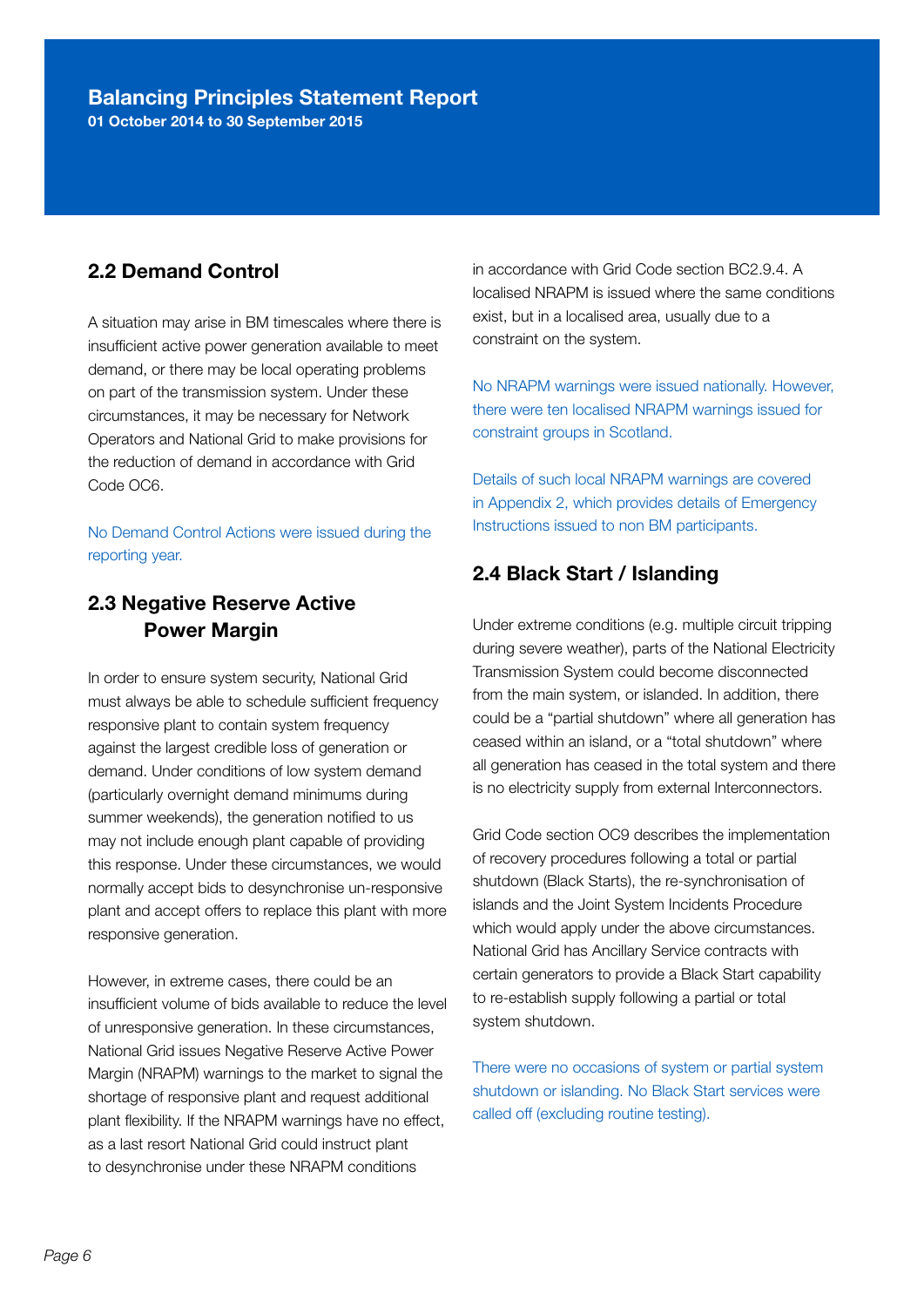01 October 2014 to 30 September 2015

### 2.5 Communication Failures

This subject is covered in both Grid Code BC2.9.7 and BPS Part B section 5(g). A communication failure is defined in the BPS as an "unplanned outage of the electronic data communication facilities or National Grid's associated computing facilities preventing normal Balancing Mechanism operation". Under these circumstances, National Grid will normally issue a "National Grid Balancing Mechanism IT System Failure" as soon as it is reasonably able to do so. This will normally be issued via the Balancing Mechanism Reporting System (BMRS), where possible will indicate the likely duration of the outage.

Our Balancing Mechanism IT systems achieved 99.86% availability (excluding planned outages) in this reporting period. Two unplanned outages were reported in January 2015 with a total outage time of 4hours and 9 minutes.

#### 2.6 Involuntary Reductions

This subject is covered in BPS Part B Section 6. Under certain exceptional circumstances, National Grid may need to instruct reductions in generation or demand before all valid and relevant Balancing Mechanism bids or offers have been accepted. This could be to preserve system response or reactive reserve levels, or as a result of automatic measures (e.g. the operation of an intertrip not covered by commercial agreements), or because communication problems prevent other relevant bids or offers being instructed. Involuntary Reductions include Demand Reduction and Disconnection referred to in Grid Code OC6.

There was one occasion where the output of 2 BM units was reduced involuntarily due to transmission equipment issues. See Appendix 3.

#### 3. BPS Part C: Principles underlying Balancing Measures

There are a number of principles described in the BPS that underpin the measures National Grid will take to balance the system. The balancing measures include the acceptance of bids and offers, utilisation of Balancing Service contracts, other commercial services, instruction of Emergency Actions and other Involuntary Reductions. These measures are called off in cost order unless this is not possible under circumstances described in Part C section 5. Part C also describes the treatment of BMUs disconnected by Transmission System faults.

We have used balancing measures in cost order wherever possible during this reporting period, with exceptions being in line with the circumstances described in BPS Part C section 5. For more information on Balancing Services please see the National Grid website under Balancing Services, Monthly Balancing Services Summary Report. See Appendix 4 from our auditor.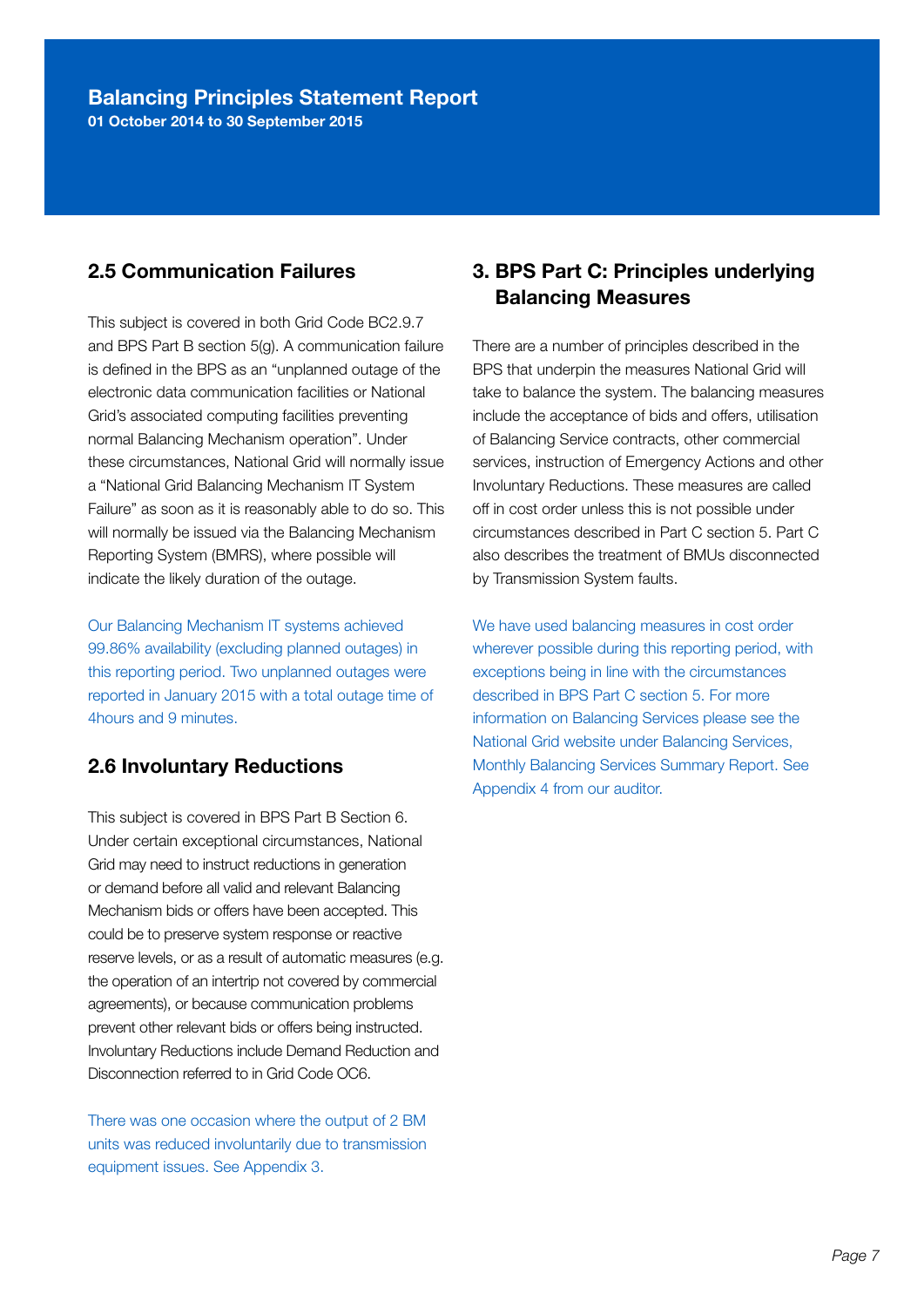#### 3.1 Treatment of BMUs disconnected by Transmission System faults

This subject is referred to in BPS Part C paragraph 6. Following transmission system faults, BMUs may become instantaneously disconnected from the transmission system. Under such circumstances following the fault and prior to reconnection, we would only issue a BOA to the affected BMUs if the trade provides immediate assistance to us in controlling the transmission system.

There were 21 occasions where BMUs were disconnected due to Transmission System faults. These are summarised in the table below. No BOAs were issued to these BMUs. No BOAs were issued to these units post event.

| <b>Number of BMUS</b><br><b>Disconnected</b> | <b>SHETL</b> | <b>SP</b> | <b>NGT</b> |
|----------------------------------------------|--------------|-----------|------------|
| Weather                                      |              |           |            |
| Transmission Eqpt. Failure                   | 13           | 2         | 3          |
| <b>Field Issues</b>                          |              |           |            |
| Unknown                                      |              |           |            |

### 3.2 Pre Gate Closure BMU **Transactions**

Contracts will be entered into outside the BM when we anticipate a shortage of appropriate Offers and Bids in the BM to meet system security requirements, or if we consider that such contracts will lead to a reduction in overall cost or provide technical characteristics that are not available through BM Offers and Bids.

No Pre Gate Closure BMU Transactions (PGBTs) were issued in this reporting period. When PGBTs are issued they would be reported on the Monthly Balancing Services Reports on the National Grid website.

*http://www2.nationalgrid.com/UK/Industryinformation/Electricity-transmission-operational-data/ Report-explorer/Services-Reports/* 

## 4. BPS Part D: Transmission Constraint Management and Reserve/Response Principles

We employ a number of principles for the management of transmission constraints and response/reserve holdings. These include outage planning from year ahead to day ahead, security studies, constraint cost forecasting and negotiating Balancing Service contracts. BPS Part D also describes the calculation of response and reserve holding levels, allocation of holdings with due regard to cost, delivery dynamics and transmission constraints, and regaining levels of response holding following delivery.

We have managed transmission constraints and response/reserve holdings during this reporting period in line with the principles described in BPS Part D.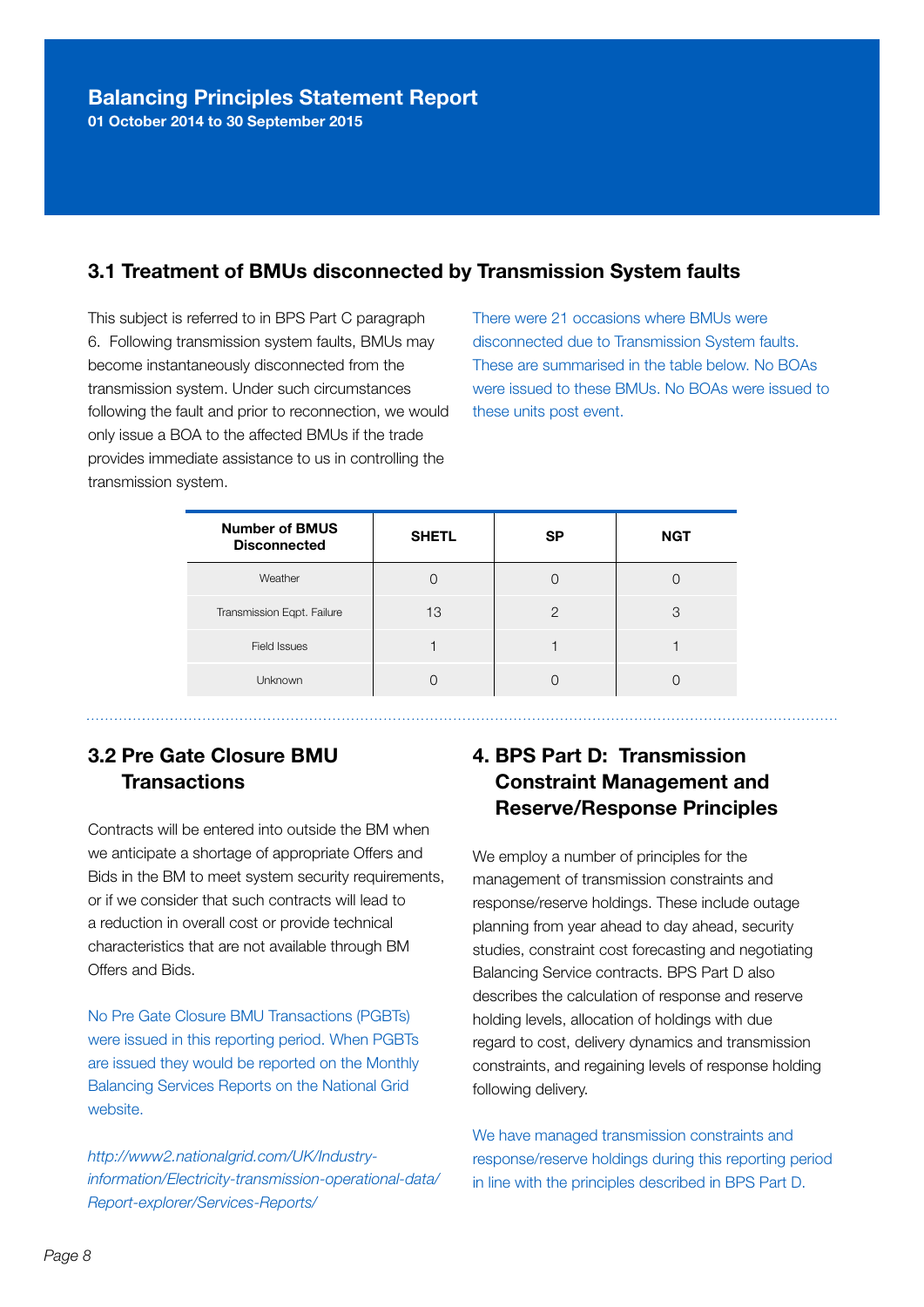01 October 2014 to 30 September 2015

#### 5. BPS Part E: Day Ahead and Within Day Balancing Processes

BPS Part E describes the Day Ahead and Within Day balancing processes – the Scheduling and Control phases. At the Day Ahead stage, this includes publishing day ahead demand forecasts, performing security studies, calculating reserve/response levels and calculating half hourly system plant margins. It also includes forecasting constraint costs, calling off Balancing Service contracts and revising the national and Zonal margin data.

Within Day includes releasing revisions to the demand forecasts and margin data to the Balancing Mechanism Reporting System, performing additional security studies, reassessing the need to call off Balancing Service contracts, and balancing the system minute by minute through the deployment of Balancing Services on an economic basis.

We have managed the Day Ahead and Within Day balancing processes during this reporting period in line with the principles described in BPS Part E.

### 6. BPS Part F: Summary of GB Operational Security Standards

BPS Part F summarises the Operational Security Standards used by National Grid. We operate the system within these standards in order to maintain system security. The system is normally secured against certain specific "secured events" which are defined in Part F – for example the fault outage of a double circuit overhead line.

We have planned and operated the GB Transmission System to a single GB Security and Quality of Supply Standard (GB SQSS).

The Loss of supply and frequency or voltage excursions outside statutory limits are reported separately in accordance with Standard Condition C17 of the Transmission Licence.

*http://www2.nationalgrid.com/UK/Industryinformation/Electricity-transmission-operational-data/ Report-explorer/Performance-Reports/*

#### 7. BPS Part G: Exceptions to the BPS

Infrequently, circumstances may arise which require us to operate outside the principles described in the BPS. The specific examples identified in BPS Part G are:-

- **Black start**
- System islanding
- When emergency control centre evacuation procedures have been invoked or widespread communication problems
- Circumstances where operating within the BPS would prejudice the safe and secure operation of the system
- Insufficient time available to balance the system in accordance with the BPS

Actions were taken as described in the subsections above to ensure the safe and secure operation of the GB transmission system, to avoid breaching our statutory obligations or where insufficient time was available to employ alternative measures to achieve balancing.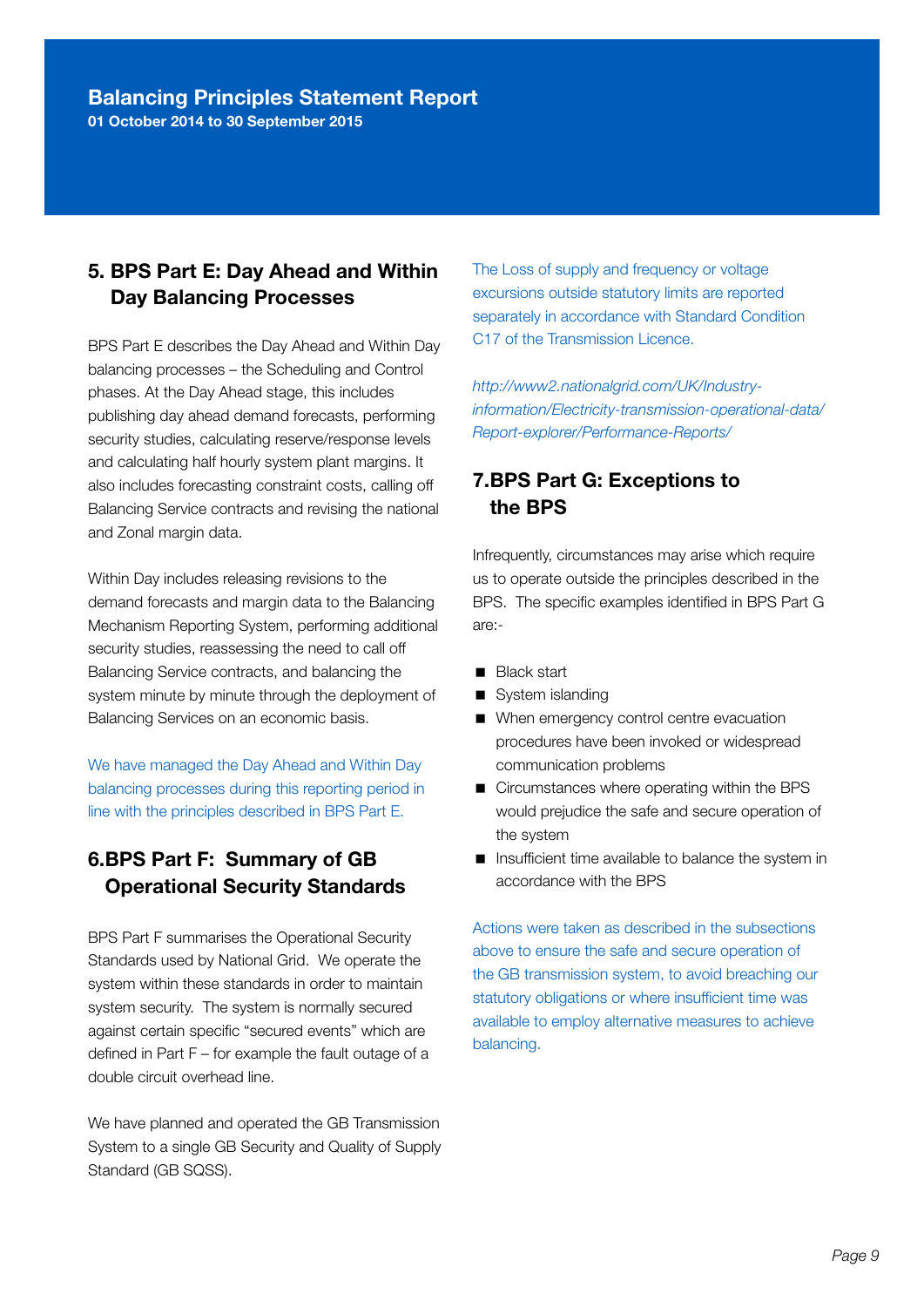01 October 2014 to 30 September 2015

#### 8. Future Reports

BPS reports are prepared by National Grid in accordance with the timetable set out in our Transmission Licence Standard Condition C16.

For further information on this report, please contact:

Compliance Assurance Manager

E-mail: *BM.liaisonandcompliance@nationalgrid.com* 

#### Appendix 1 – Overview of the Balancing Principles Statement

#### I. The Purpose of the Balancing Principles Statement

 The BPS has been developed by National Grid to assist electricity market participants to understand our actions in achieving the efficient, economic and co-ordinated operation of the transmission system.

 National Grid is required by Transmission Licence Standard Condition C16 section 5 to establish and maintain a BPS to define the broad framework within which we make balancing action decisions.

#### II. Changes to the BPS

 The BPS is approved by OFGEM and may only be modified in accordance with the processes set out in Transmission Licence Standard Condition C16.

 Where changes are required to the BPS in advance of the annual update then, subject to approval, a BPS supplement may be issued.

 The current version of the BPS (version 14.0) was issued on 1 April 2016. The changes to these versions were due to the annual review of the BPS.

#### III. Further information

 Copies of the BPS are available from the National Grid website.

 *http://www2.nationalgrid.com/UK/Industryinformation/Electricity-codes/Balancing-framework/ Transmission-license-C16-statements/* 

#### For further enquiries relating to the BPS, please contact:

Head of Commercial Frameworks—Electricity National Grid Electricity Transmission plc National Grid House Warwick Technology Park Gallows Hill Warwick CV34 6DA

Email address *BalancingServices@nationalgrid.com* 

#### Appendix 2 - Emergency Instructions

List of non BM participants instructed via emergency action

Non BM participants are intermittent or embedded generation who choose to not actively participate in the Balancing Mechanism. These units do not submit physical notifications or bid offer data to the Balancing Settlement Code Company (BSCCo)-Elexon, and are therefore not liable for Balancing Services Use of System Costs. However, if they are positioned in an area with transmission constraints and would resolve the overloading of circuits, they can be instructed to come off the system via an emergency instruction. It must be noted that these actions are only taken when no other options are available. The following 12 units were instructed off the system via an Emergency Instruction; of these nine Localised Negative Reserve Active Power Margin system warnings were in force.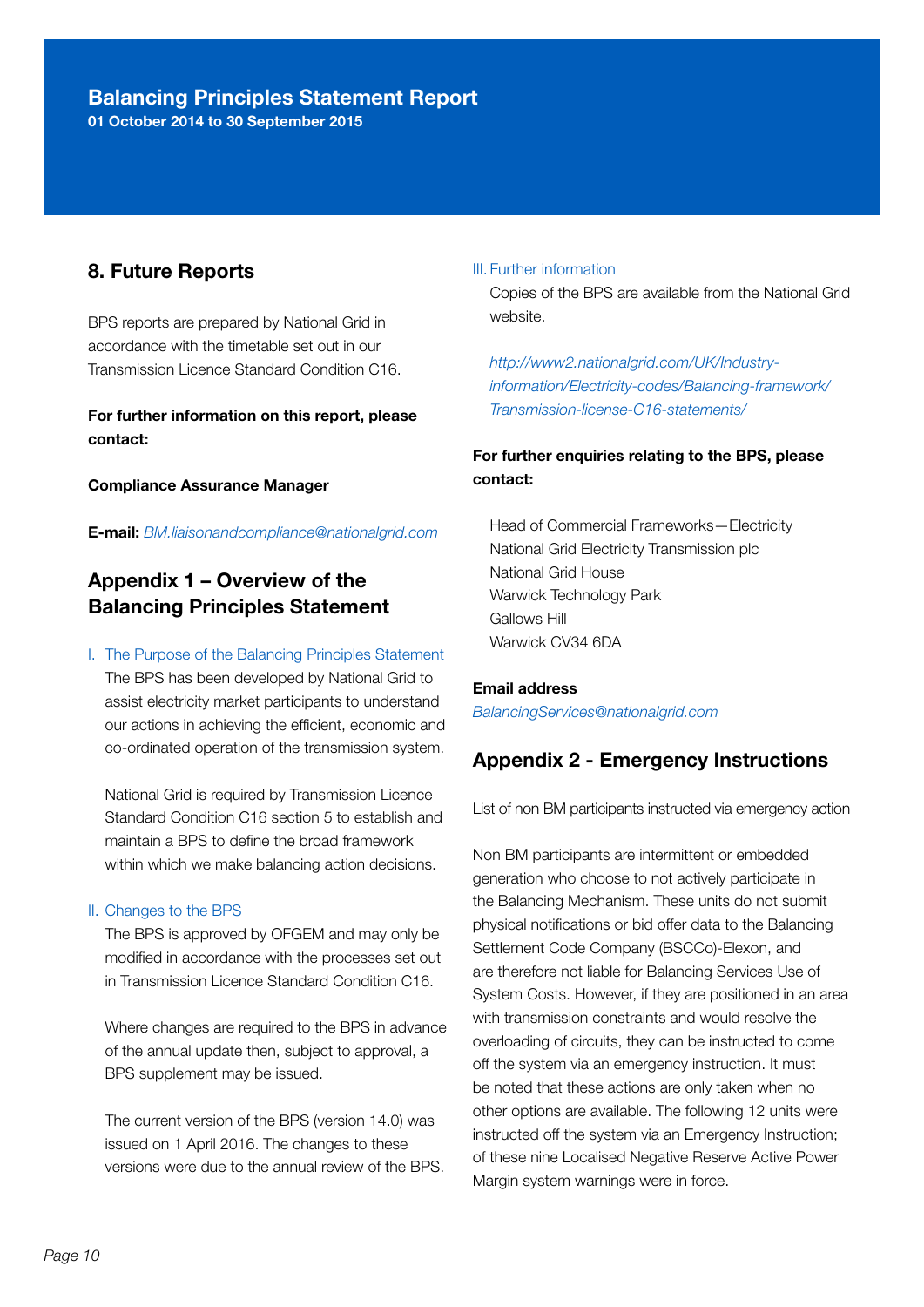01 October 2014 to 30 September 2015

| <b>Non BM Participant</b><br>(NG ID) | <b>Time From</b> | Time To          | <b>NRAPM</b> in Force |
|--------------------------------------|------------------|------------------|-----------------------|
| ACHYW-1                              | 30/09/2013 13:12 | 01/10/2013 00:41 |                       |
| BTUIW-1                              | 26/10/2014 01:32 | 26/10/2014 22:14 | Yes                   |
| TANGW-1                              | 26/10/2014 16:50 | 27/10/2014 06:43 | Yes                   |
| BTUIW-1                              | 26/10/2014 22:14 | 27/10/2014 06:55 | Yes                   |
| BTUIW-1                              | 27/10/2014 21:49 | 27/10/2014 22:18 |                       |
| CMSTW-1                              | 01/07/2015 15:59 | 01/07/2015 17:16 | Yes                   |
| CMSTW-1                              | 07/05/2015 09:04 | 07/05/2015 10:08 | Yes                   |
| AKGLW-1                              | 12/05/2015 23:19 | 12/05/2015 23:31 |                       |
| FRBRW-1                              | 06/06/2015 11:36 | 06/06/2015 13:59 | Yes                   |
| CMSTW-1                              | 01/07/2015 15:59 | 01/07/2015 17:16 | Yes                   |
| FRBRW-1                              | 10/07/2015 13:47 | 10/07/2015 18:04 | Yes                   |
| BTUIW-1                              | 27/08/2015 02:14 | 27/08/2015 04:02 | Yes                   |

More information on non BM participants (Bilateral Embedded Licence Exemptible Large Power Station Agreement (BEGA) bilateral contracts) can be found on the National Grid website

*http://www2.nationalgrid.com/uk/services/ electricity-connections/new-connection/*

Nine Localised NRAPM warning were issued

- Saturday, 25-Oct-2014: Localised NRPAM issued to generators within the KILSLOEX constraint due to the prevailing outage plan with various hydro units unable to accept bid on plant due to water management issues. The warning was in force from 19:30 to 11:00 the following day. Bid volume shortfall was 50MW.
- Sunday, 26-Oct-2014: Localised NRAPM Localised NRPAM issued to generators within the Scotex constraint due to high winds speeds and several restrictions on hydro plant due to water management issues. The warning was in force between 02:30 and 06:30 with a bid shortfall of 100MW. Beinn an Tuirc unit 1 windfarm (BTUIW-1) and Tangy windfarm (TANGW-1) were instructed down by Emergency Instruction.
- Wednesday, 18-Feb-2015: Localised NRAPM issued within the SSENWEX9 group (Highlands and western islands) due to the existing outage plan, high wind speeds and restrictions on hydro units due to water management issues. This Localised NRAPM was then further increased to Scotland as the bid volume shortfall of 400MW at 20:30. Blackhillock-Berryburn circuit was returned from outage at 17:18 at 8hours notice. The bid required bid volume reducing to 200MW. The warning was in force from 22:00 to 06:00 the following day.
- Sunday, 03-May-2015: Localised NRAPM issued for the SHEDEX constraint group. A fault on the Beuly- Conagill- Dounreay 275kV circuit caused the constraint to become active from 00:15 where feasible BM actions became insufficient. The warning was in force from 01:00 to 08:00.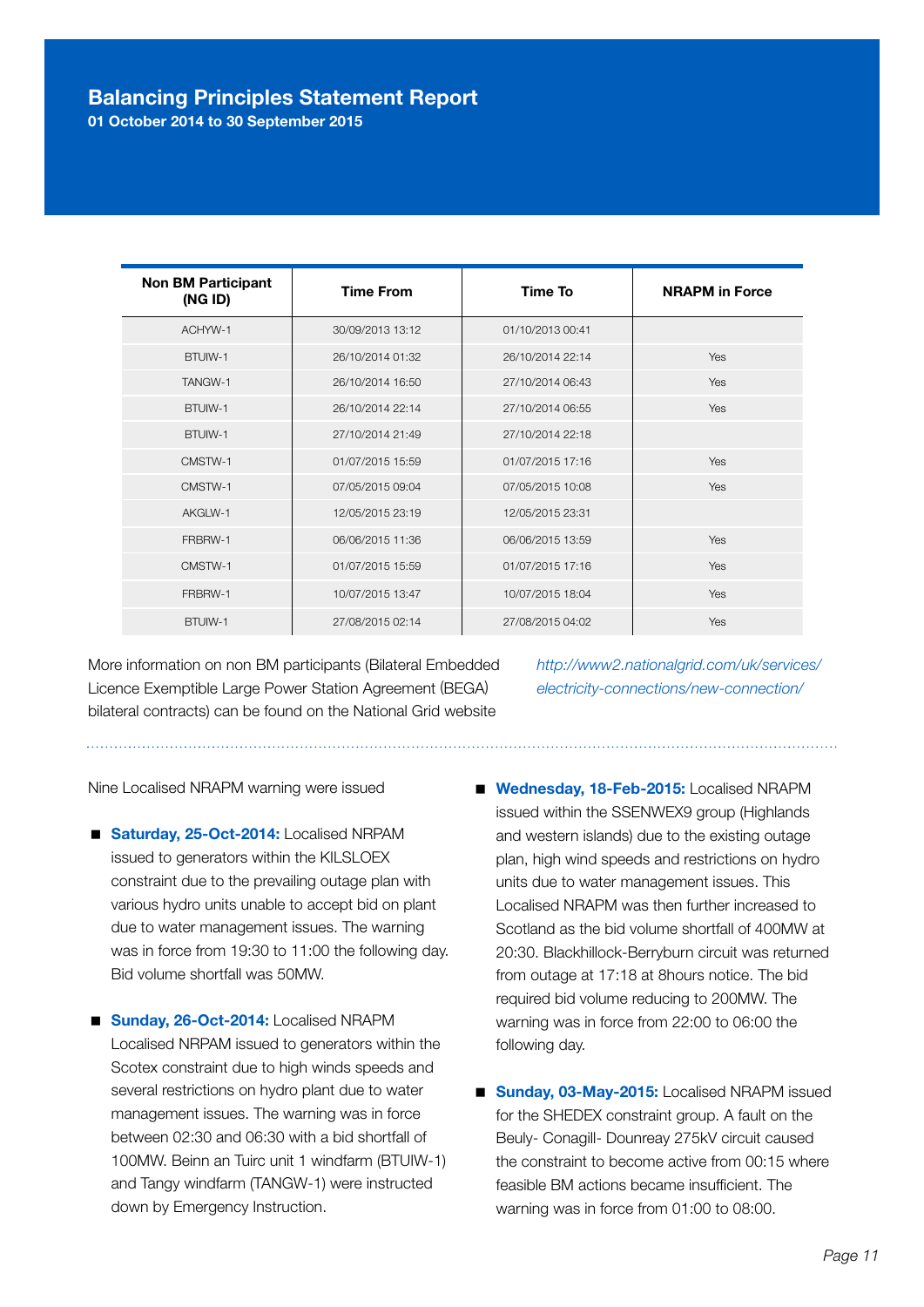01 October 2014 to 30 September 2015

- Thursday, 07-May-2015: Localised NRAPM issued for the SHEDEX constraint group. Due to the risk of high winds uprooting trees adjacent to the Beauly-Alness-Shin West 132kV circuit SHETL informed ENCC that the circuit would be faulted from 08:00hrs on Thursday 7th May to allow the trees to be cleared. An assessment of the expected flows across the constraint boundary indicated a 25MW shortfall of bid volume between 08:00 and 17:00. Camster windfarm (CMSTW-1) was instructed by Emergency Instruction.
- Saturday 6-Jun-2015: A localised NRAPM was issued for the Beauly group as there 10MW shortfall of bid volume to take in the BM. Fairburn windfarm (FRBRW-1) was instructed by Emergency Instruction. The warning was in force between 11:30 and 16:00.
- **Wednesday, 01-Jul-2015:** Due to circuit faults in the Dounray-Shin area, high loading of the alternative Mybster circuit was identified. Camster windfarm was instructed off by Emergency Instruction as there were no other feasible bids available in the BM. The localised NRPAM was then issued at 16:10 to cover the time between 15:59 to 18:00 when the restoration of the circuits was expected. The NRAPM warning was cancelled at 18:00.
- **Friday, 10-Jul-2015:** Following all available BM actions flow across the CORIEXP constraint boundary indicate a shortfall of 20MW whilst forecast wind and water level remained high. Fairburn windfarm was instructed by Emergency Instruction to reduce output to manage the group. The localised NRAPM was in force issued at between 13:50 to 23:00.

■ Thursday, 27-Aug-/2016: Localised NRAPM warning issued for the Ivarary group at 02:30. Following overloading on Inveraray-Port Ann-Carradale East circuit. To reduce the overloading, Beinn An Tuirc unit 1 windfarm was instructed by Emergency Instruction as no other BM options were identified. . The localised NRAPM was in force between 02:00 and 07:00.

#### Appendix 3 - Involuntary Reductions

10 Dec 2014 Hadyard Hill windfarm and Longannet unit 1

Commercial intertrip schemes are agreements between the Transmission Operators and generation units and are used to secure the transmission system during adverse operating conditions. On 10 November 2014 15:36, whilst one of these schemes was being enacted, Kilmarnock South – Strathaven / Hunterston – Strathaven 400kV double circuit tripped on protection, subsequently tripping off Mark Hill windfarm and the Moyle interconnector (note the loss Mark Hill windfarm is included in section 3.1). A net loss of -79 MW was incurred as the interconnector was exporting at the time. Coincident with the double circuit trip half of Hadyard Hill windfarm tripped off the system with a loss of approximately 50 MW. Longannet unit 1 was also seen to rapidly deload its output and eventually desynchronised at 15:41. Supplies were offered back to Moyle interconnector at 15:45 and the other windfarms at 16:20.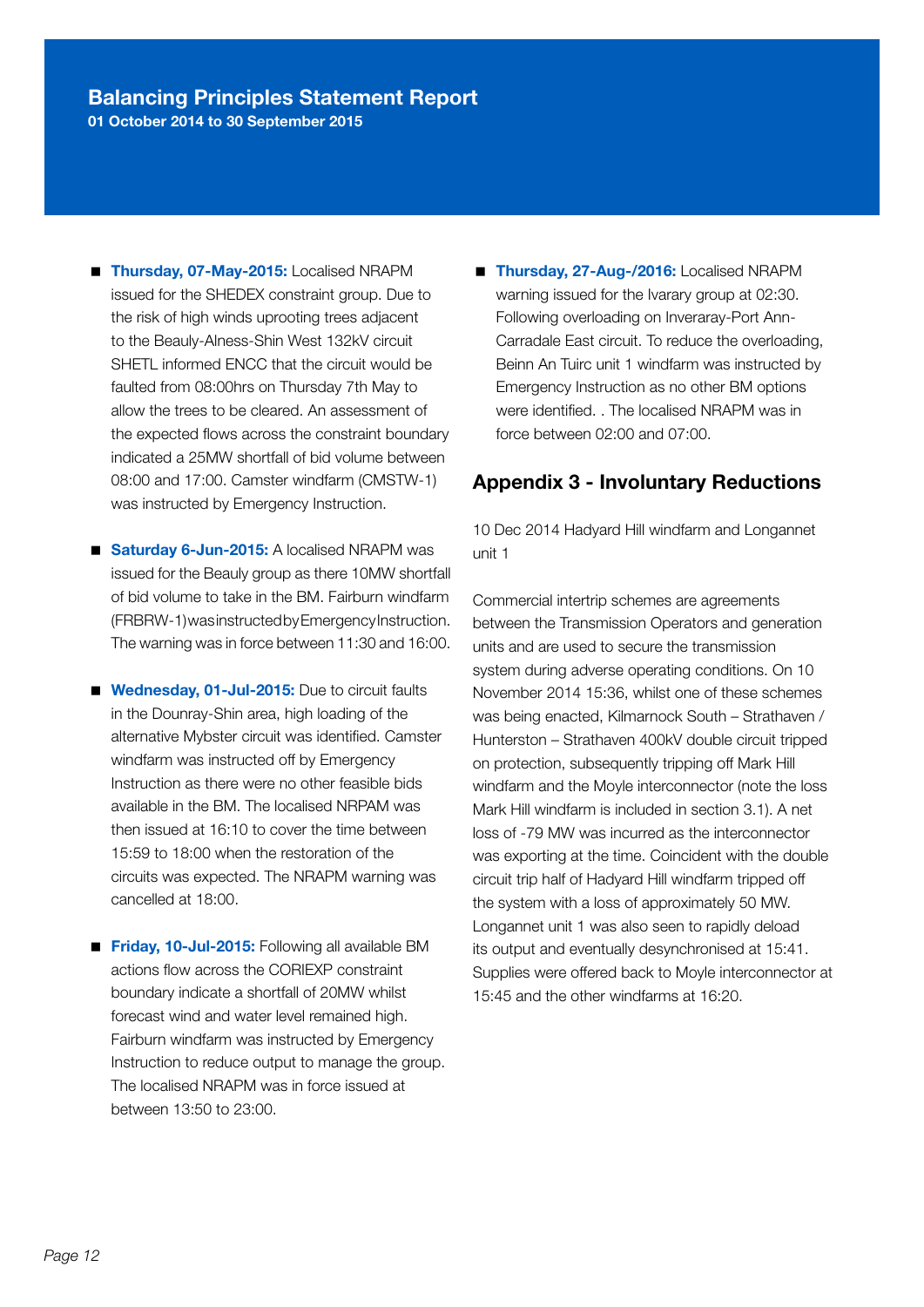01 October 2014 to 30 September 2015

#### Appendix 4 Review opinion by PricewaterhouseCoopers

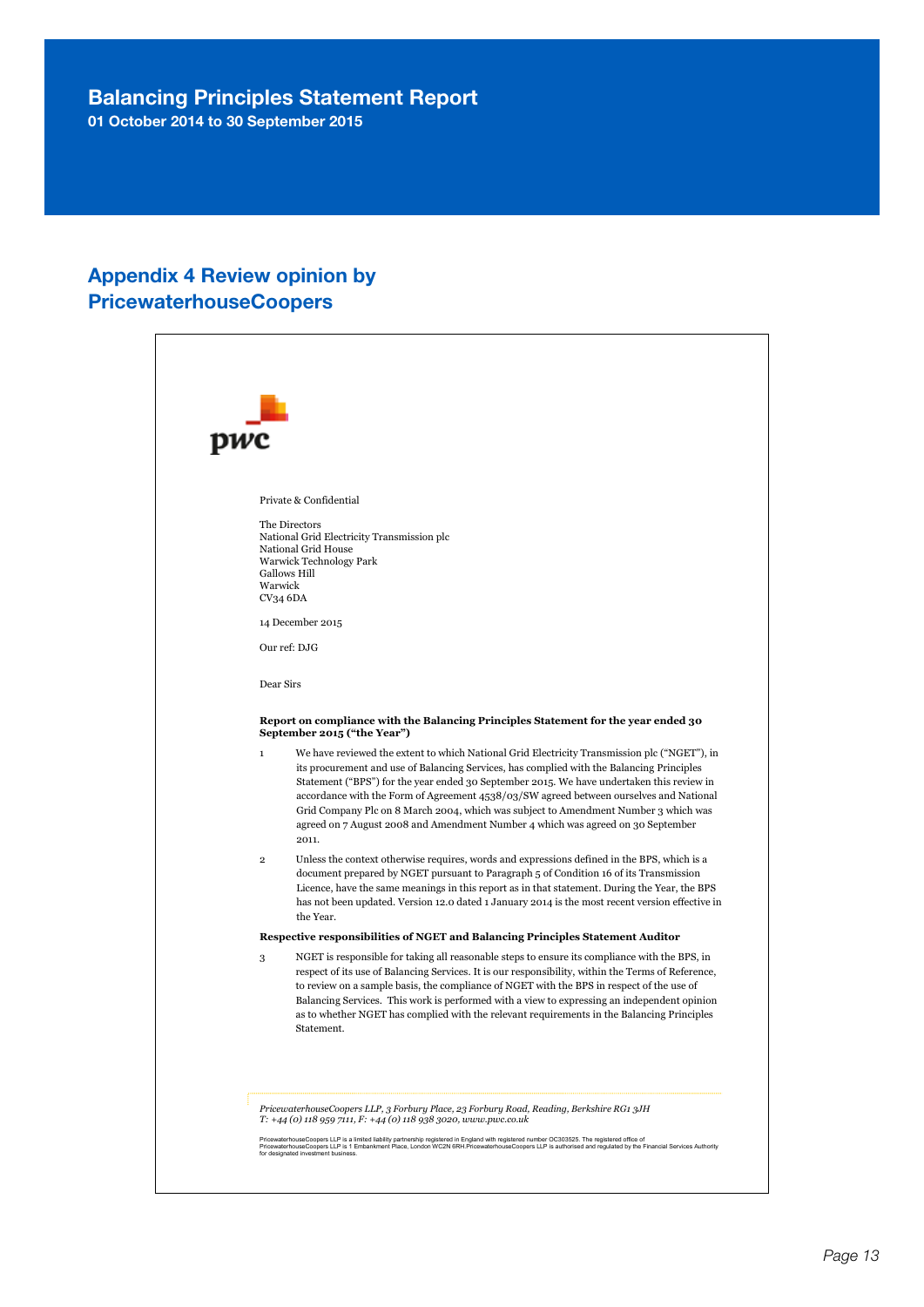01 October 2014 to 30 September 2015

#### Appendix 4 Review opinion by PricewaterhouseCoopers

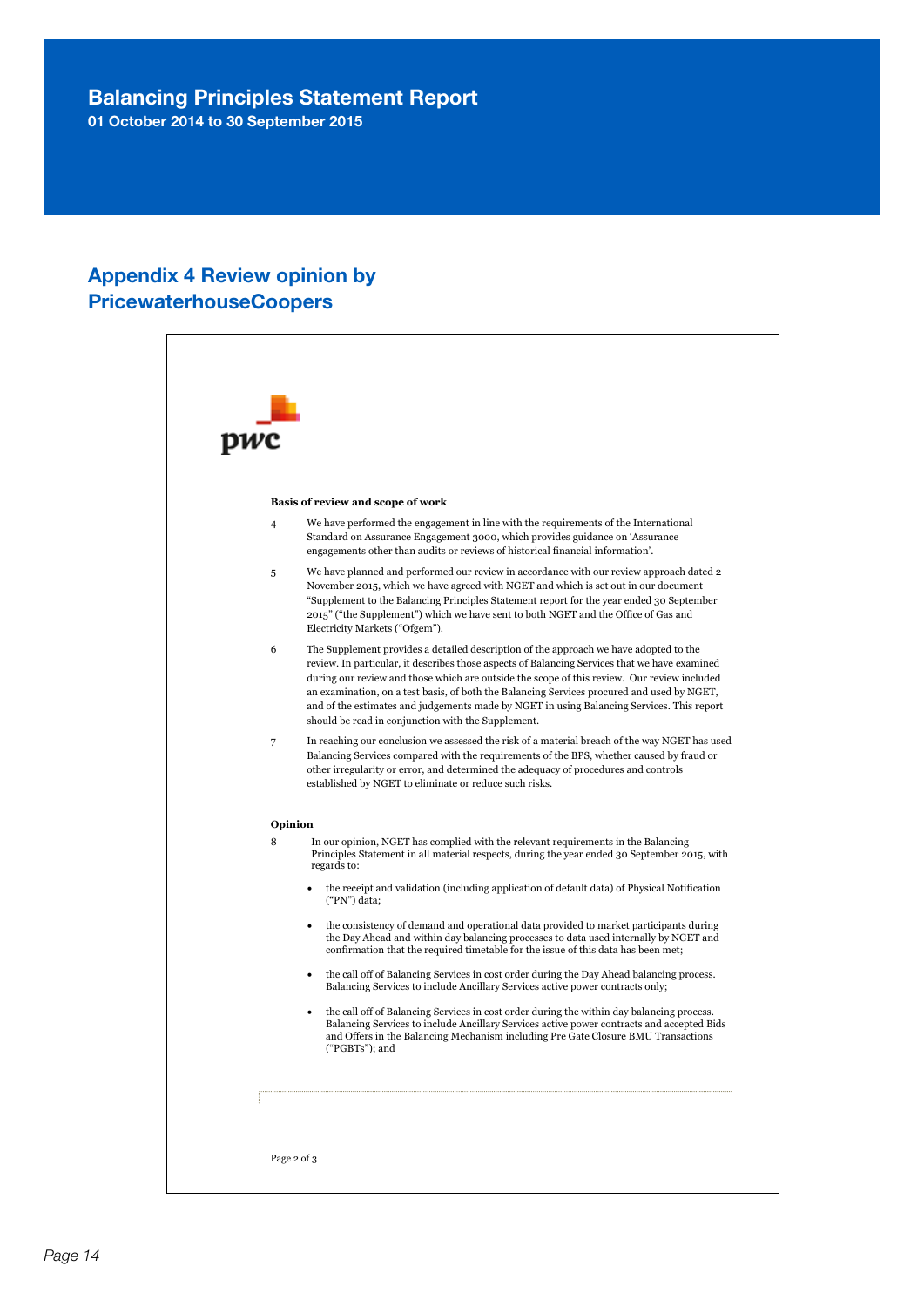01 October 2014 to 30 September 2015

#### Appendix 4 Review opinion by PricewaterhouseCoopers